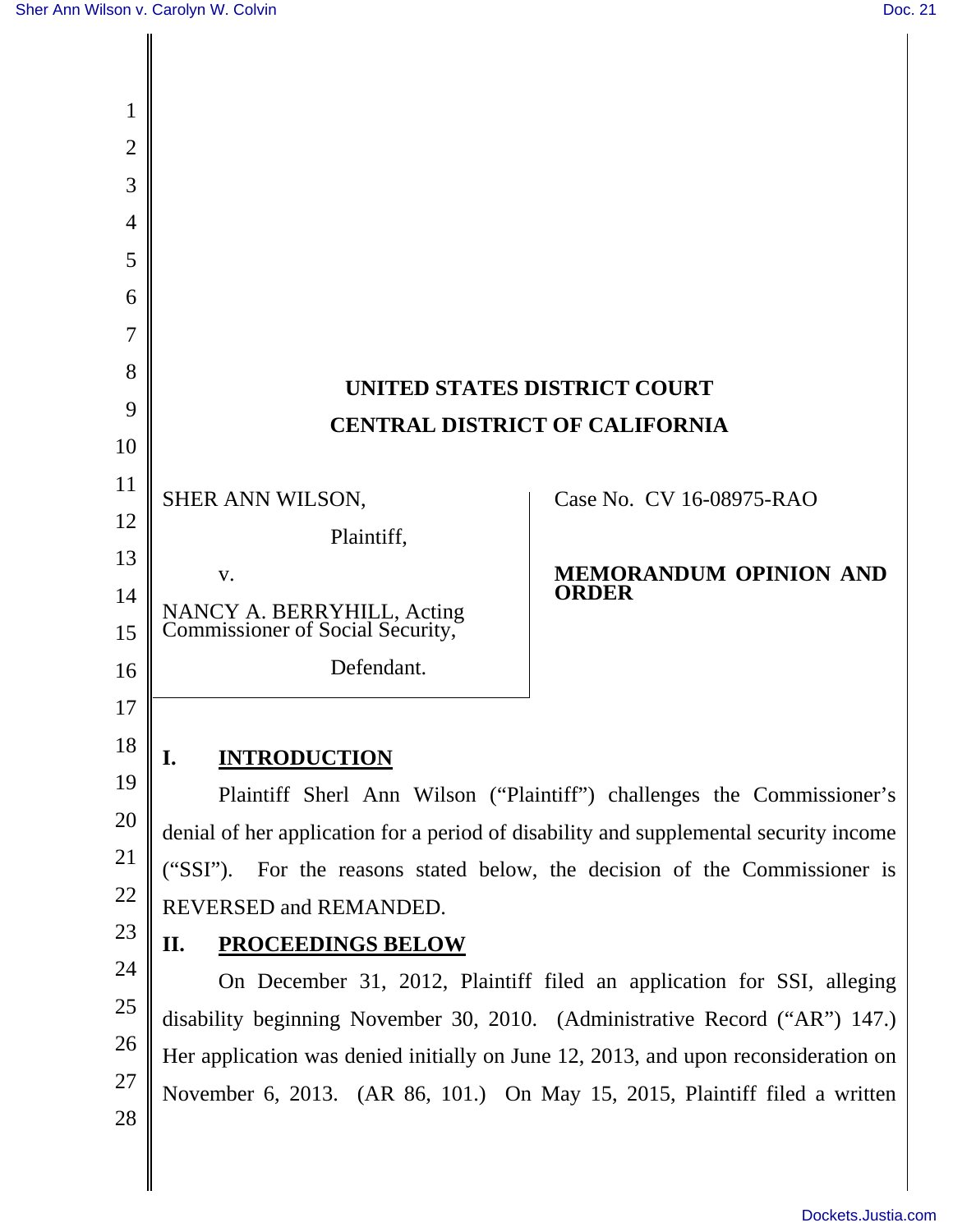1 2 3 4 5 6 7 8 request for hearing, and a hearing was held on February 12, 2015. (AR 7, 31.) Represented by counsel, Plaintiff appeared and testified, along with a medical expert and an impartial vocational expert. (AR 33-49.) On March 31, 2015, the Administrative Law Judge ("ALJ") found that Plaintiff had not been under a disability, pursuant to the Social Security Act,  $^1$  since December 31, 2012. (AR 16-26.) The ALJ's decision became the Commissioner's final decision when the Appeals Council denied Plaintiff's request for review. (AR 1-4.) Plaintiff filed this action on December 5, 2016. (Dkt. No. 1.)

9 10 11 12 13 14 15 16 17 18 The ALJ followed a five-step sequential evaluation process to assess whether Plaintiff was disabled under the Social Security Act. *Lester v. Chater*, 81 F.3d 821, 828 n.5 (9th Cir. 1995). At **step one**, the ALJ found that Plaintiff had not engaged in substantial gainful activity since December 31, 2012, the application date. (AR 18.) At **step two**, the ALJ found that Plaintiff has the following severe impairments: attention deficit hyperactivity disorder, schizophrenia, major depressive disorder, anxiety, and substance abuse. (*Id*.) At **step three**, the ALJ found that Plaintiff "does not have an impairment or combination of impairments that meets or medically equals the severity of one of the listed impairments in 20 CFR Part 404, Subpart P, Appendix 1." (AR 20.)

19 20 Before proceeding to step four, the ALJ found that Plaintiff has the residual functional capacity ("RFC") to:

[P]erform a full range of work at all exertion levels but with the following nonexertional limitations: can understand and remember tasks; can sustain concentration and persistence; can socially interact with co-workers and supervisors; and can adapt to workplace changes frequently enough to perform unskilled, low stress jobs that require

25

21

22

23

<sup>26</sup>  27 28  $\overline{\phantom{a}}$ 1 Persons are "disabled" for purposes of receiving Social Security benefits if they are unable to engage in any substantial gainful activity owing to a physical or mental impairment expected to result in death, or which has lasted or is expected to last for a continuous period of at least 12 months. 42 U.S.C. § 423(d)(1)(A).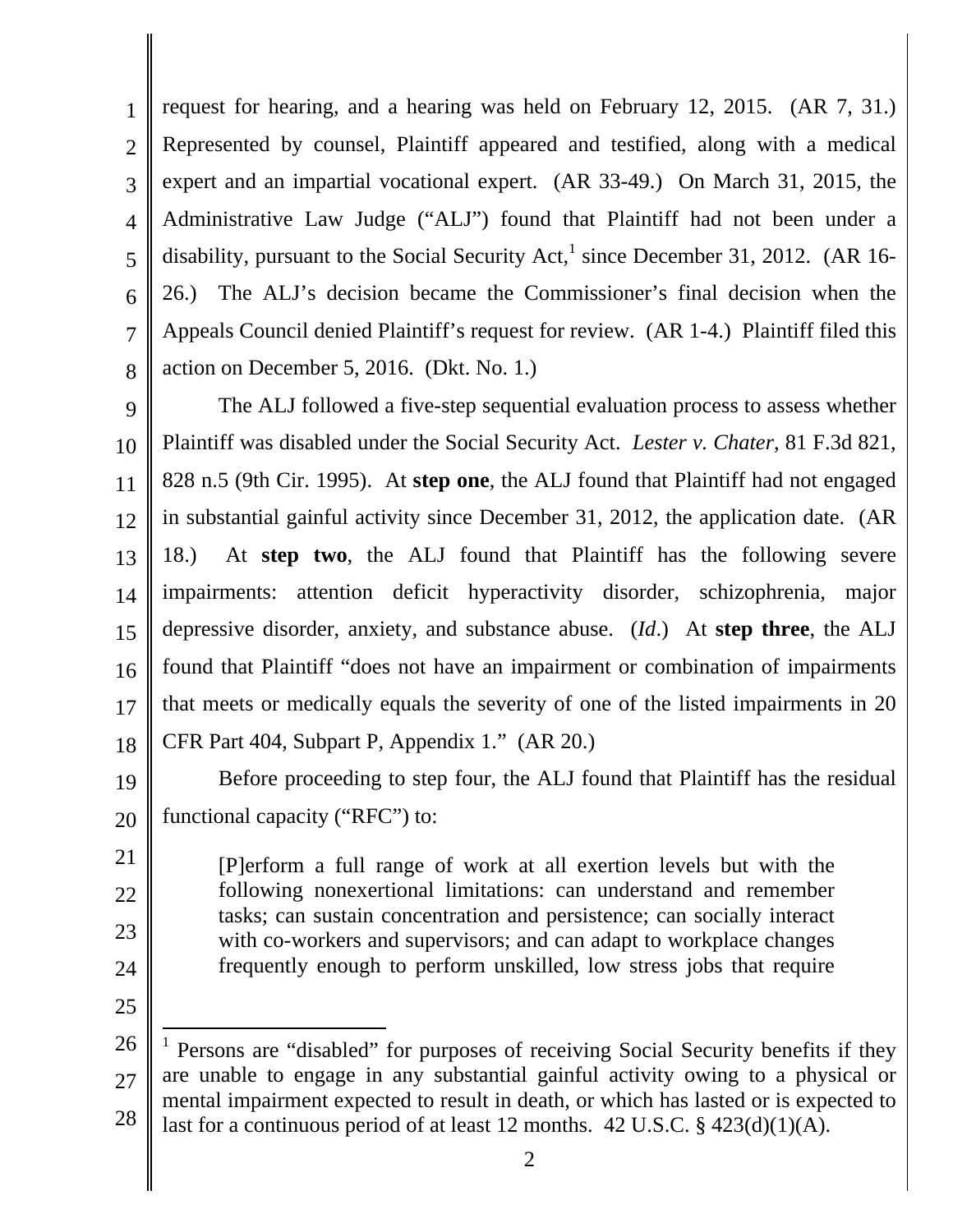simple instructions, but should avoid jobs requiring interaction with the general public.

(AR 21.)

At **step four**, the ALJ found that Plaintiff has no past relevant work. (AR 25.) At **step five**, "[c]onsidering the claimant's age, education, work experience, and residual functional capacity," the ALJ found that "there are jobs that exist in significant numbers in the national economy that the claimant can perform." (*Id.*) Accordingly, the ALJ determined that Plaintiff has not been under a disability since the application date. (AR 26.)

9

1

2

3

4

5

6

7

8

# **III. STANDARD OF REVIEW**

10 11 12 13 14 15 16 17 18 19 20 Under 42 U.S.C. § 405(g), a district court may review the Commissioner's decision to deny benefits. A court must affirm an ALJ's findings of fact if they are supported by substantial evidence, and if the proper legal standards were applied. *Mayes v. Massanari*, 276 F.3d 453, 458-59 (9th Cir. 2001). "'Substantial evidence' means more than a mere scintilla, but less than a preponderance; it is such relevant evidence as a reasonable person might accept as adequate to support a conclusion." *Lingenfelter v. Astrue*, 504 F.3d 1028, 1035 (9th Cir. 2007) (citing *Robbins v. Soc. Sec. Admin.*, 466 F.3d 880, 882 (9th Cir. 2006)). An ALJ can satisfy the substantial evidence requirement "by setting out a detailed and thorough summary of the facts and conflicting clinical evidence, stating his interpretation thereof, and making findings." *Reddick v. Chater*, 157 F.3d 715, 725 (9thCir. 1998) (citation omitted).

21 22 23

24

25 26

"[T]he Commissioner's decision cannot be affirmed simply by isolating a specific quantum of supporting evidence. Rather, a court must consider the record as a whole, weighing both evidence that supports and evidence that detracts from the Secretary's conclusion." *Aukland v. Massanari*, 257 F.3d 1033, 1035 (9th Cir. 2001) (citations and internal quotation marks omitted). "'Where evidence is susceptible to more than one rational interpretation,' the ALJ's decision should be upheld." *Ryan v. Comm'r of Soc. Sec.*, 528 F.3d 1194, 1198 (9th Cir. 2008) (citing

28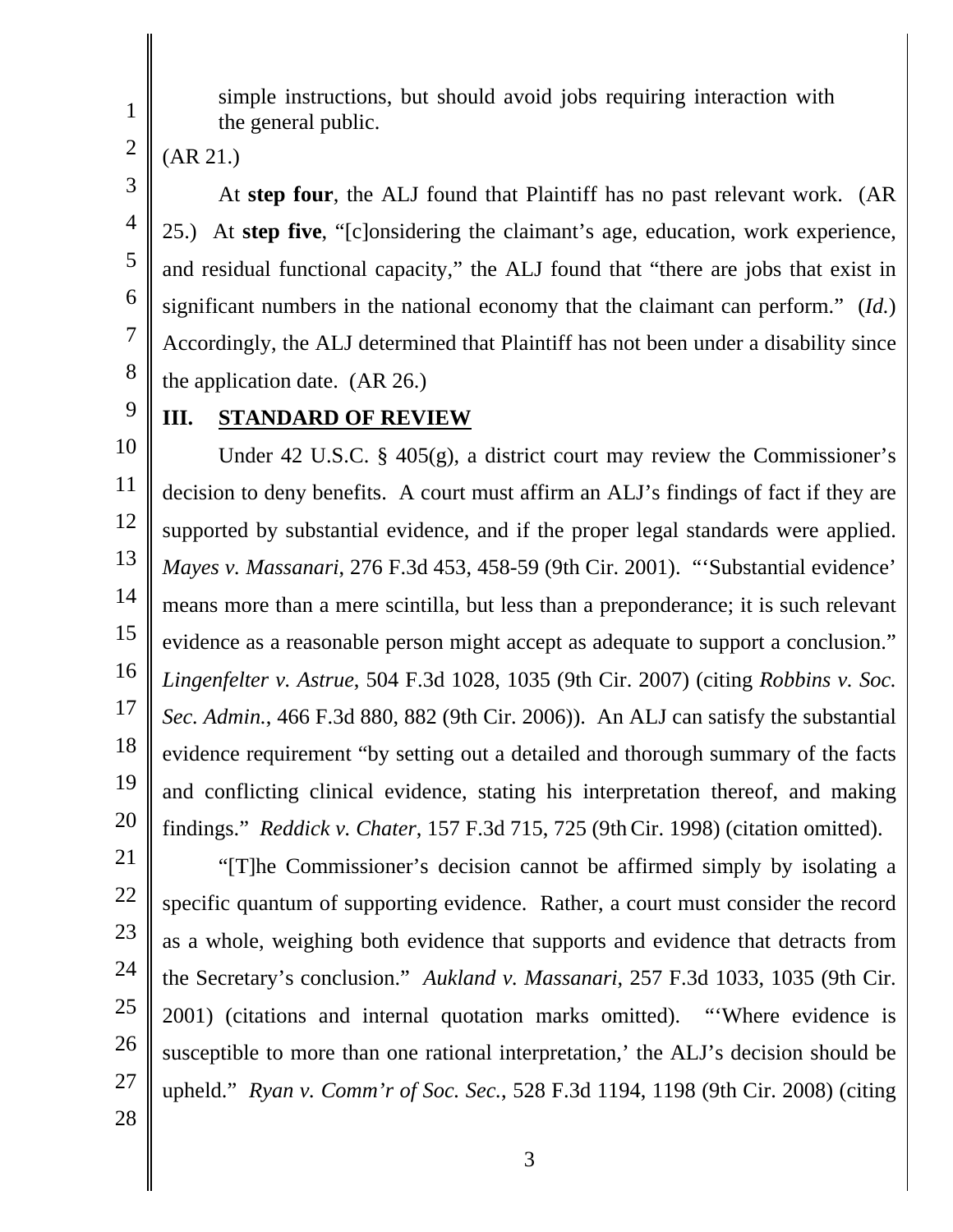1 2 3 4 5 6 7 *Burch v. Barnhart*, 400 F.3d 676, 679 (9th Cir. 2005)); *see Robbins*, 466 F.3d at 882 ("If the evidence can support either affirming or reversing the ALJ's conclusion, we may not substitute our judgment for that of the ALJ."). The Court may review only "the reasons provided by the ALJ in the disability determination and may not affirm the ALJ on a ground upon which he did not rely." *Orn v. Astrue*, 495 F.3d 625, 630 (9th Cir. 2007) (citing *Connett v. Barnhart*, 340 F.3d 871, 874 (9th Cir. 2003)).

8

# **IV. DISCUSSION**

9 10 11 12 13 14 15 16 17 18 Plaintiff raises two issues for review: (1) whether the ALJ provided specific and legitimate reasons to reject the opinions of Plaintiff's treating physicians; and (2) whether the ALJ provided clear and convincing reasons to reject Plaintiff's subjective symptoms. (Joint Stipulation ("JS") 4, Dkt. No. 20.) Plaintiff contends that the ALJ improperly rejected medical opinion evidence and erred in discounting the credibility of Plaintiff's testimony. (*See* JS 4-10, 18-20, 20-25, 30-32.) The Commissioner contends that the ALJ correctly rejected opinion evidence that was unsupported by the record and properly considered Plaintiff's subjective complaints. (JS 11-17, 25-30.) For the reasons below, the Court agrees with Plaintiff regarding the opinion evidence and remands on that ground.

19

## **A. The ALJ Erred in Evaluating the Medical Opinion Evidence**

20 21 22 23 Plaintiff contends that the ALJ did not provide specific and legitimate reasons for rejecting the opinions of treating physicians Dr. Gus Dixon, M.D. and Dr. James Jen Kin, M.D. (*See* JS 4-5, 19.) The Commissioner contends that the ALJ properly weighed the opinion evidence. (*See* JS 11, 17.)

24

## **1. Applicable Legal Standard**

25 26 27 28 Courts give varying degrees of deference to medical opinions based on the provider: (1) treating physicians who examine and treat; (2) examining physicians who examine, but do not treat; and (3) non-examining physicians who do not examine or treat. *Valentine v. Comm'r, Soc. Sec. Admin.*, 574 F.3d 685, 692 (9th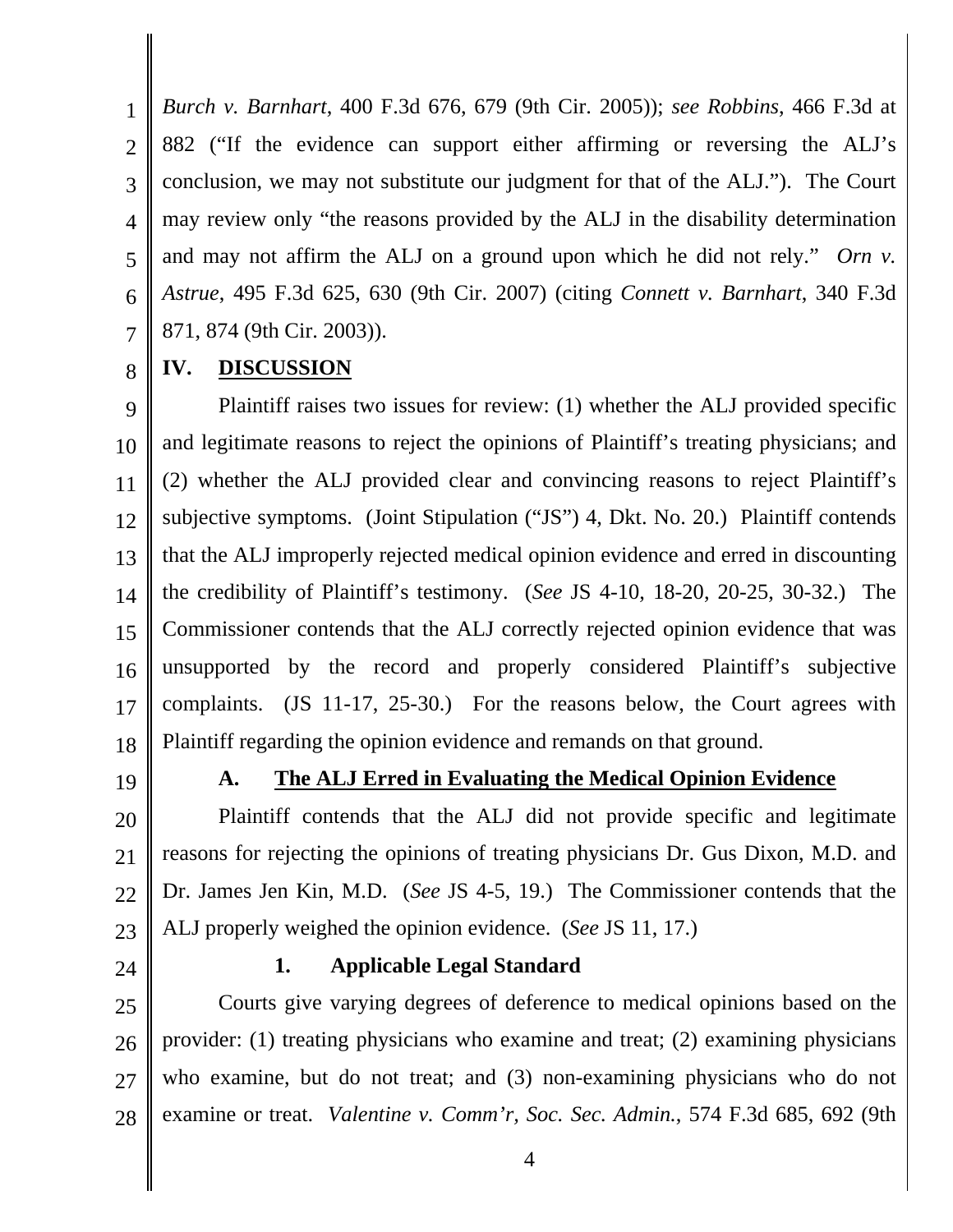1 2 3 4 5 6 7 8 9 10 11 12 13 14 15 Cir. 2009). Most often, the opinion of a treating physician is given greater weight than the opinion of a non-treating physician, and the opinion of an examining physician is given greater weight than the opinion of a non-examining physician. *See Garrison v. Colvin*, 759 F.3d 995, 1012 (9th Cir. 2014). The ALJ must provide "clear and convincing" reasons to reject the ultimate conclusions of a treating physician. *Embrey v. Bowen*, 849 F.2d 418, 422 (9th Cir.1988). When a treating physician's opinion is contradicted by another opinion, the ALJ may reject it only by providing specific and legitimate reasons supported by substantial evidence in the record. *Orn*, 495 F.3d at 633; *Lester*, 81 F.3d at 830. "An ALJ can satisfy the 'substantial evidence' requirement by 'setting out a detailed and thorough summary of the facts and conflicting evidence, stating his interpretation thereof, and making findings.'" *Garrison*, 759 F.3d at 1012 (citation omitted). A non-examining physician's opinion can constitute substantial evidence if it is supported by other evidence in the record and is consistent with it. *Morgan v. Comm'r of Soc. Sec. Admin.*, 169 F.3d 595, 600 (9th Cir. 1999) (citation omitted).

16

#### **2. Discussion**

17 18 19 20 21 22 23 24 25 26 27 The ALJ gave Dr. Dixon's opinion "little, if any, weight," and provided four reasons for rejecting Dr. Dixon's statements. (AR 24.) The ALJ also gave "little, if any, weight" to Dr. Jen Kin's opinion "[f]or the same reasons." (*Id.*) Instead, the ALJ gave "great weight" to the opinions of a consultative psychiatric examiner and a state agency medical consultant. (AR 23-25.) The psychiatric examiner had found that Plaintiff had only "mild" limitations in some areas where Plaintiff's treating physicians had assessed more severe limitations. (AR 24, 453-54; *see* AR 486, 686-87.) Because the opinions of the treating physicians are contradicted by another medical opinion, the reasons for rejecting the treating physicians' opinions must be specific and legitimate, supported by substantial evidence. *See Orn*, 495 F.3d at 633; *Lester*, 81 F.3d at 830.

28 / / /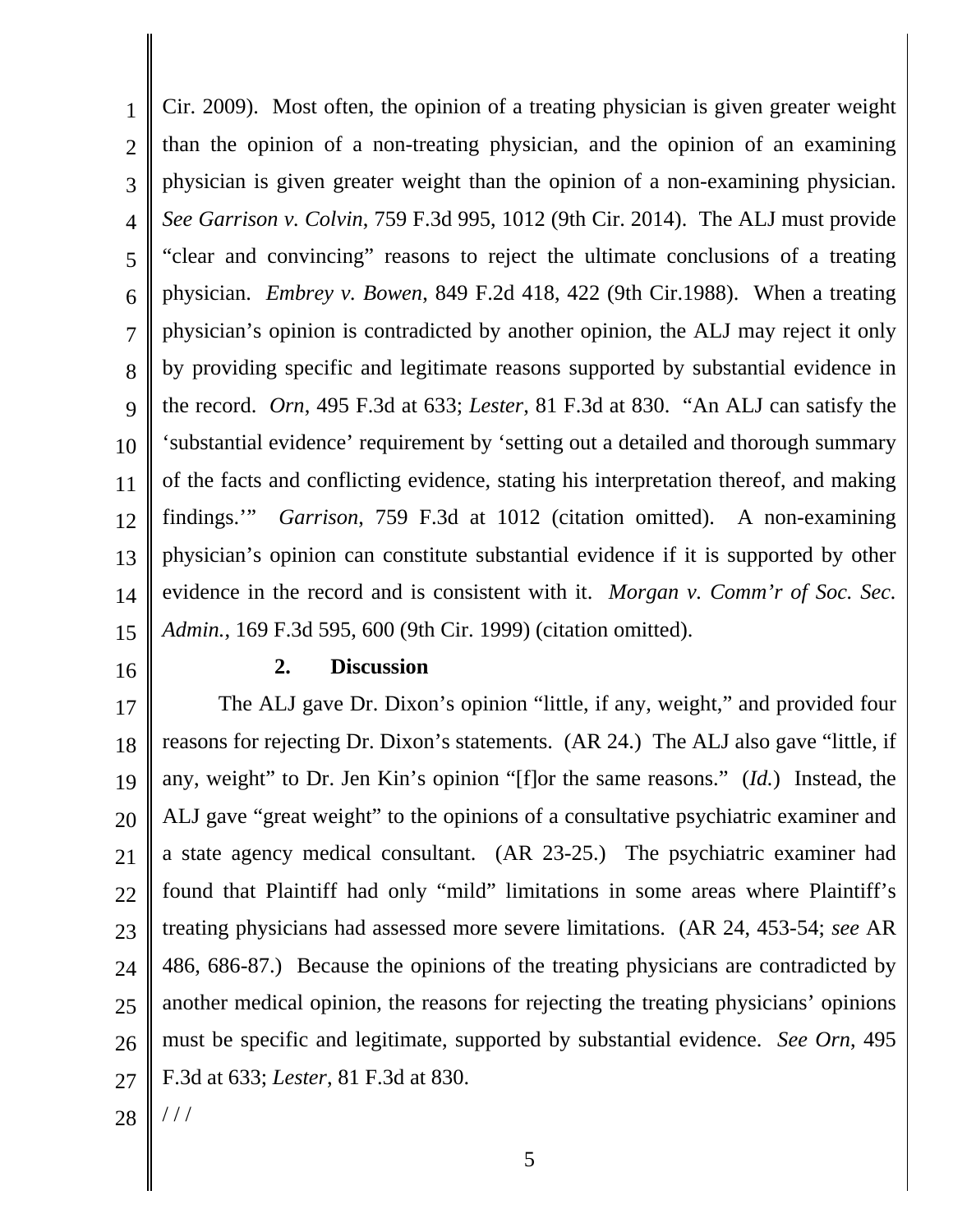#### a. *Dr. Dixon*

2 3 4 5 6 7 8 9 10 11 12 13 14 15 16 First, the ALJ rejected Dr. Dixon's opinion that Plaintiff "is unable to work" due to her hepatitis C complications, major depression with psychotic features, generalized anxiety disorder with severe exacerbation due to illness, features of obsessive compulsive disorder, pruritis secondary to hepatic dysfunction, and interferon treatment. (AR 24, 477.) Dr. Dixon noted, "Her conditions will not improve enough in the <u>next 2 years</u>, to enable her to work full time, and to earn a living wage." (AR 477.) The ALJ explained that Dr. Dixon's statement "expresses an opinion on an issue reserved to the Commissioner." (AR 24.) An opinion on whether someone is disabled is an opinion on an issue reserved for the Commissioner because it is a dispositive administrative finding. *See* 20 CFR 416.927(d)(1) ("We are responsible for making the determination or decision about whether you meet the statutory definition of disability. . . . A statement by a medical source that you are 'disabled' or 'unable to work' does not mean that we will determine that you are disabled.").<sup>2</sup> Accordingly, the ALJ correctly rejected Dr. Dixon's statement that Plaintiff was unable to work.

17 18 19 20 21 22 23 24 Next, the ALJ found that the record does not support Dr. Dixon's opinion that Plaintiff suffers from suicidal ideations and prior attempts. (AR 24.) Dr. Dixon's August 22, 2013 mental impairment questionnaire indicates that Plaintiff suffers from suicidal ideation and attempts, specifically noting a "recent suicide attempt" due to acute depression brought on by an interferon treatment. (AR 484.) The ALJ noted that the record shows no suicidal ideation, plan, or prior attempts; no homicidal intent; and no hallucinations. (AR 23, 24.) The ALJ misstates the record in part. Although hospital records from August 13 and August 14, 2013

25

<sup>26</sup>  27 28  $\overline{a}$  $2^2$  The ALJ based his rejection of Dr. Dixon's statement not on this section, but on 20 CFR 416.927(e). (AR 24.) However, that section states that "when an administrative law judge gives controlling weight to a treating source's medical opinion, the administrative law judge is not required to explain in the decision the weight he or she gave to the prior administrative medical findings in the claim."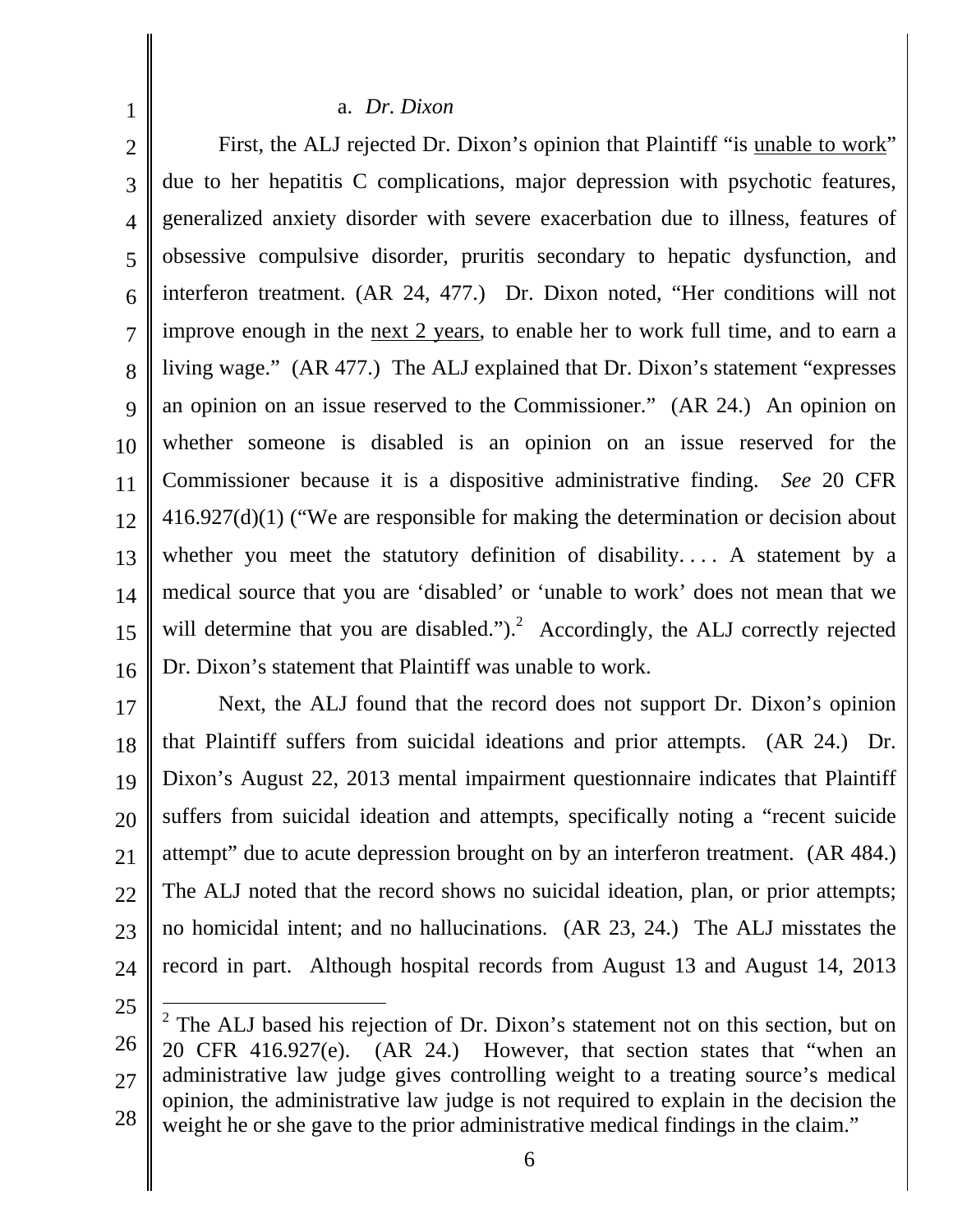1 2 3 4 5 6 7 8 9 10 show no suicidal plan or prior attempts (AR 616, 623, 626), they do indicate that Plaintiff suffers from suicidal ideations (AR 616, 618, 623, 625, 628, 631). Additionally—and as the ALJ noted (AR 23)—Plaintiff reported auditory hallucinations in the form of "hear[ing] voices" and "hearing her own thoughts what to do and what not to do." (AR 449.) The ALJ erred by rejecting Dr. Dixon's opinion for being inconsistent with a misstatement of the record. *See Holohan v. Massanari*, 246 F.3d 1195, 1207 (9th Cir. 2001) (ALJ cannot selectively rely on some entries in administrative records and ignore others); *Gallant v. Heckler*, 753 F.2d 1450, 1456 (9th Cir. 1984) (error for an ALJ to ignore or misstate the competent evidence in the record in order to justify his conclusion).

11 12 13 14 15 16 17 18 19 20 21 The ALJ also noted that Plaintiff was discharged on the same day that she was admitted for an emergency psychiatric evaluation. (AR 24.) On the evening of August 13, 2013, Plaintiff was evaluated for her anxiety and was transferred for an emergency psychiatric evaluation. (AR 614, 618, 623.) Plaintiff was discharged the next day. (AR 626.) The ALJ does not explain how this incident is inconsistent with or otherwise discredits Dr. Dixon's opinion, thereby leaving the Court to unacceptably speculate about why the ALJ disregarded a treating physician's opinion. *See Ros v. Berryhill*, No. 2:15-CV-2389 DB, 2017 WL 896287, at \*4 (E.D. Cal. Mar. 7, 2017) (citing *Burrell v. Colvin*, 775 F.3d 1133, 1138 (9th Cir. 2014)) ("The court may not speculate as to the ALJ's findings or the basis of the ALJ's unexplained conclusions.").

22 23 24 25 26 Finally, the ALJ noted that Plaintiff's treatment was not continuous and ongoing. (AR 24.) In his earlier explanation for discounting Plaintiff's symptom testimony, the ALJ had noted records reflecting treatment in November 2012, April 2013, March 2014,<sup>3</sup> and May to June 2014. (AR 22; *see* AR 366, 372, 593-602.) The ALJ observed that "[t]he record reflects significant gaps in the claimant's

27

 $\overline{a}$ 

<sup>28</sup>  3 The record does not contain evidence of treatment in March 2014, although records reveal treatment in March 2013. (AR 369-71, 374.)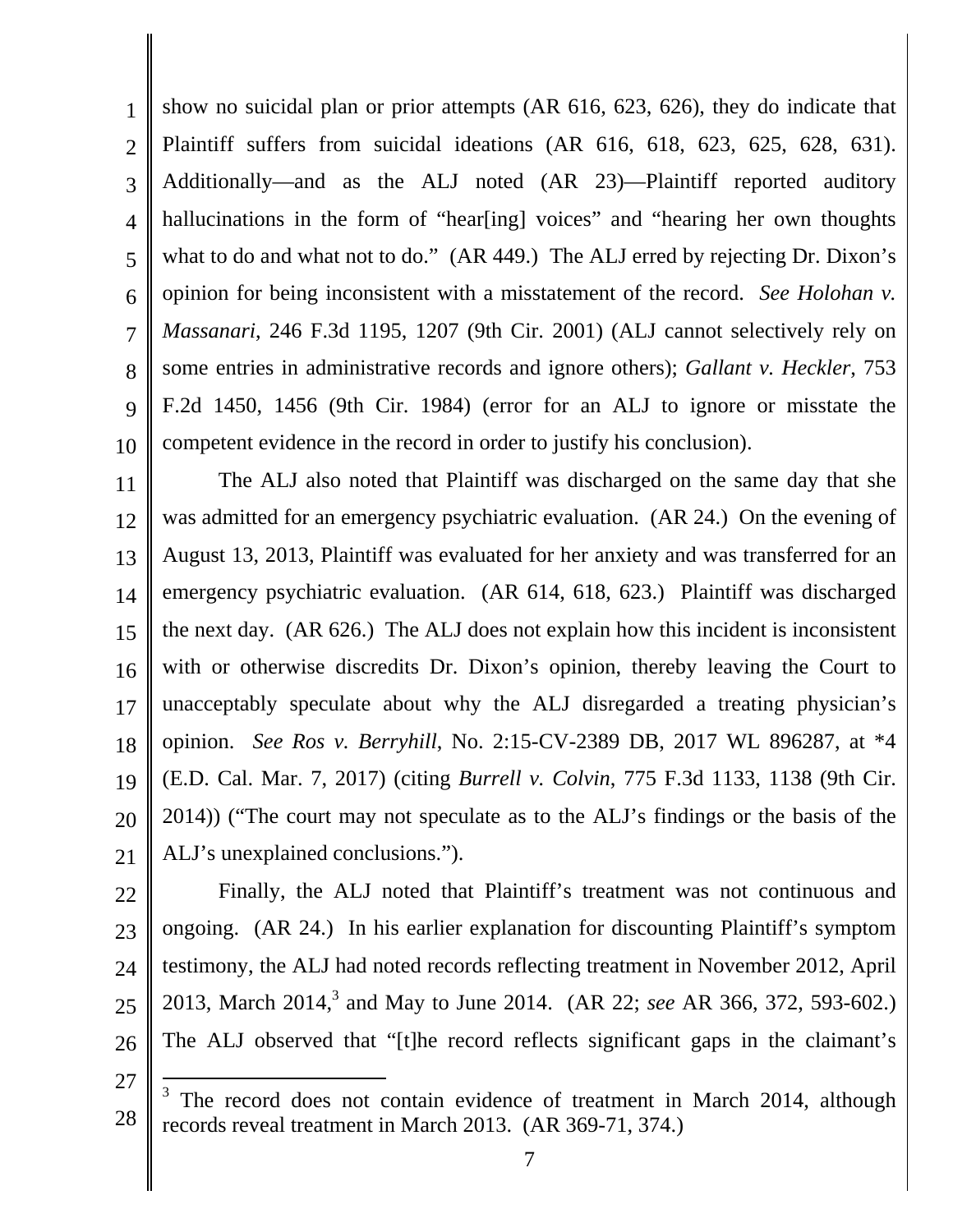1 2 3 4 5 history of treatment." (AR 22.) However, non-psychiatric treatment records from December 9, 2011 indicate that Plaintiff could not afford to see her psychologist, Dr. Dixon, sooner than every four months. (AR 403.) In March 2013, other treatment records indicated that Plaintiff had lost her insurance in December 2012. (AR 429.)

6 7 8 9 10 11 12 13 14 15 16 17 18 19 20 21 The Ninth Circuit has criticized the practice of discrediting evidence based on a lack of treatment "both because mental illness is notoriously underreported and because it is a questionable practice to chastise one with a mental impairment for the exercise of poor judgment in seeking rehabilitation." *Regennitter v. Comm'r of Soc. Sec. Admin.*, 166 F.3d 1294, 1299-300 (9th Cir. 1999) (internal quotation marks omitted) (citing *Nguyen v. Chater*, 100 F.3d 1462, 1465 (9th Cir. 1996)). Moreover, "[d]isability benefits may not be denied because of the claimant's failure to obtain treatment he cannot obtain for lack of funds." *Gamble v. Chater*, 68 F.3d 319, 321 (9th Cir. 1995). The ALJ erred by relying on Plaintiff's irregular treatment records without considering an explanation for the irregularity. *Marquez v. Astrue*, No. EDCV 09-1921-E, 2010 WL 1709204, at \*2 (C.D. Cal. Apr. 27, 2010) ("Given the uncertainty surrounding the extent to which these errors [of relying on irregular treatment without considering the claimant's explanation] may have affected the ALJ's decision, including the ALJ's determinations to reject Plaintiff's credibility and to discount [a treating physician]'s opinion, the Court is unable to conclude that the errors were harmless.")

23 24

22 25 26 27 28 The Commissioner contends that "the inconsistencies in the medical opinion, the lack of significant clinical findings, and the contrary medical opinions[] were specific and legitimate reasons for the weight attributed to Dr. Dixon's opinions." (JS 13.) But those were not reasons that the ALJ provided, and the Court may not consider grounds upon which the ALJ did not rely. *See Orn*, 495 F.3d at 630; *Bray v. Commissioner of Social Security Admin.*, 554 F.3d 1219, 1225 (9th Cir. 2009) ("Long-standing principles of administrative law require us to review the ALJ's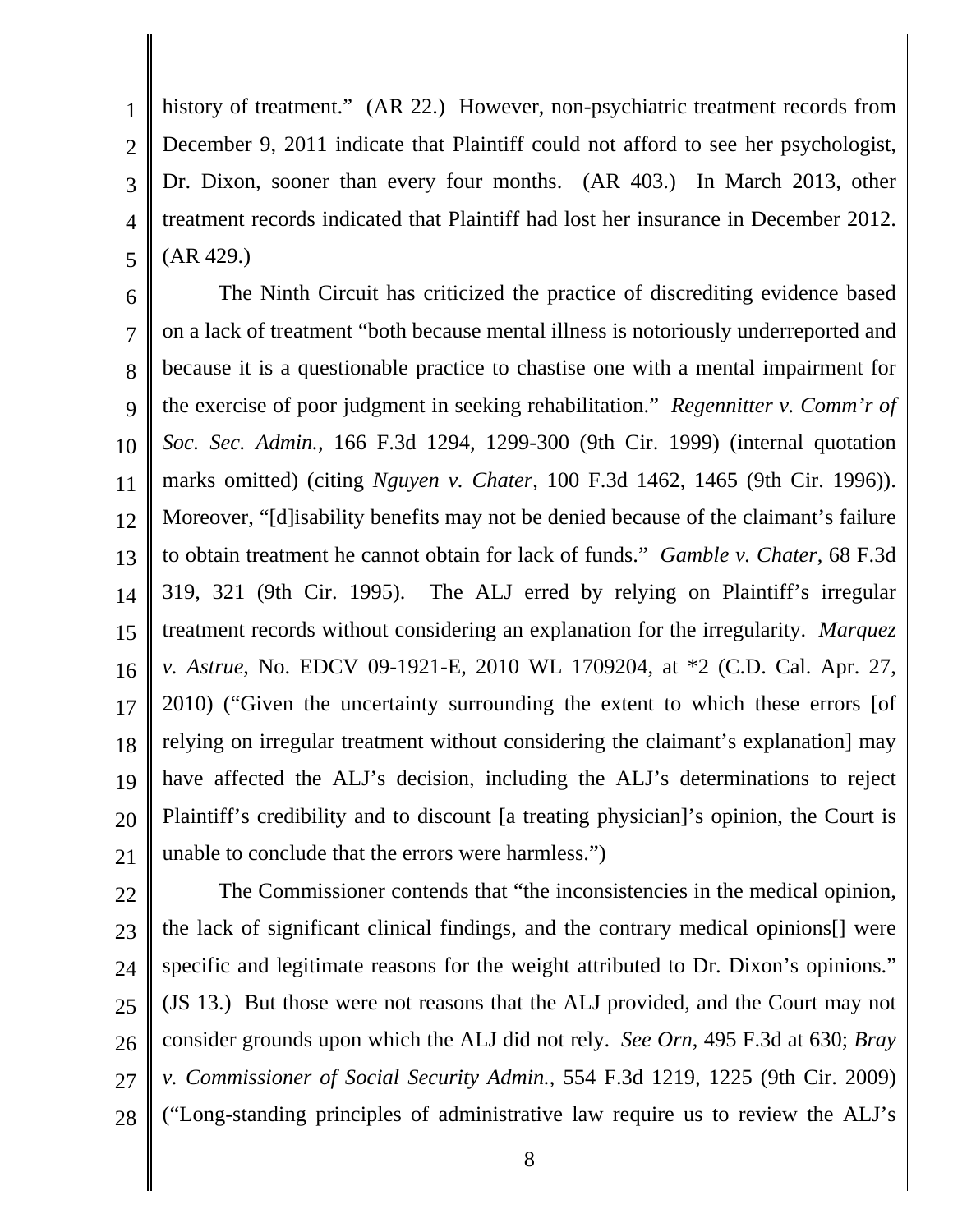3 decision based on the reasoning and factual findings offered by the ALJ—not post hoc rationalizations that attempt to intuit what the adjudicator may have been thinking.").

4 5 6 7 Although the ALJ correctly rejected Dr. Dixon's statement that Plaintiff was unable to work, the Court finds that the ALJ's remaining reasons for discrediting Dr. Dixon's opinions are not specific and legitimate reasons supported by substantial evidence.

8

1

2

## b. *Dr. Jen Kin*

9 10 11 12 13 14 15 16 17 18 19 20 21 The ALJ also reviewed Dr. Jen Kin's medical source statement. (AR 24.) The ALJ noted that Dr. Jen Kin indicated moderate limitations in Plaintiff's ability to understand, remember, and carry out short, simple instructions. (AR 24, 686.) Dr. Jen Kin also indicated marked or extreme limitation in Plaintiff's ability to understand, remember, and carry out detailed instructions; make judgments on both simple and complex work-related decisions; maintain attendance and punctuality during a workday and workweek; perform at a consistent pace without more than regular breaks in a workday; interact appropriately with the public, supervisors, and coworkers; sustain an ordinary routine without special supervision; and respond appropriately to changes in a routine work setting. (AR 24, 686-87.) The ALJ gave Dr. Jen Kin's opinion "little, if any, weight" "[f]or the same reasons given above." (AR 24.) He also noted that "[t]here is no evidence of inpatient psychiatric treatment." (*Id.*)

22

23 24 25 26 27 28 The ALJ's mere recitation of Dr. Jen Kin's assessment, without interpreting the evidence or making findings, is insufficient to support the opinion's rejection. *See Reddick*, 157 F.3d at 725 (an ALJ's responsibility to provide specific and legitimate reasons supported by substantial evidence "can be done by setting out a detailed and thorough summary of the facts and conflicting clinical evidence, stating his interpretation thereof, and making findings"); *see also Garrison*, 759 F.3d at 1012-13 (citing *Nguyen*, 100 F.3d at 1464) ("[A]n ALJ errs when he rejects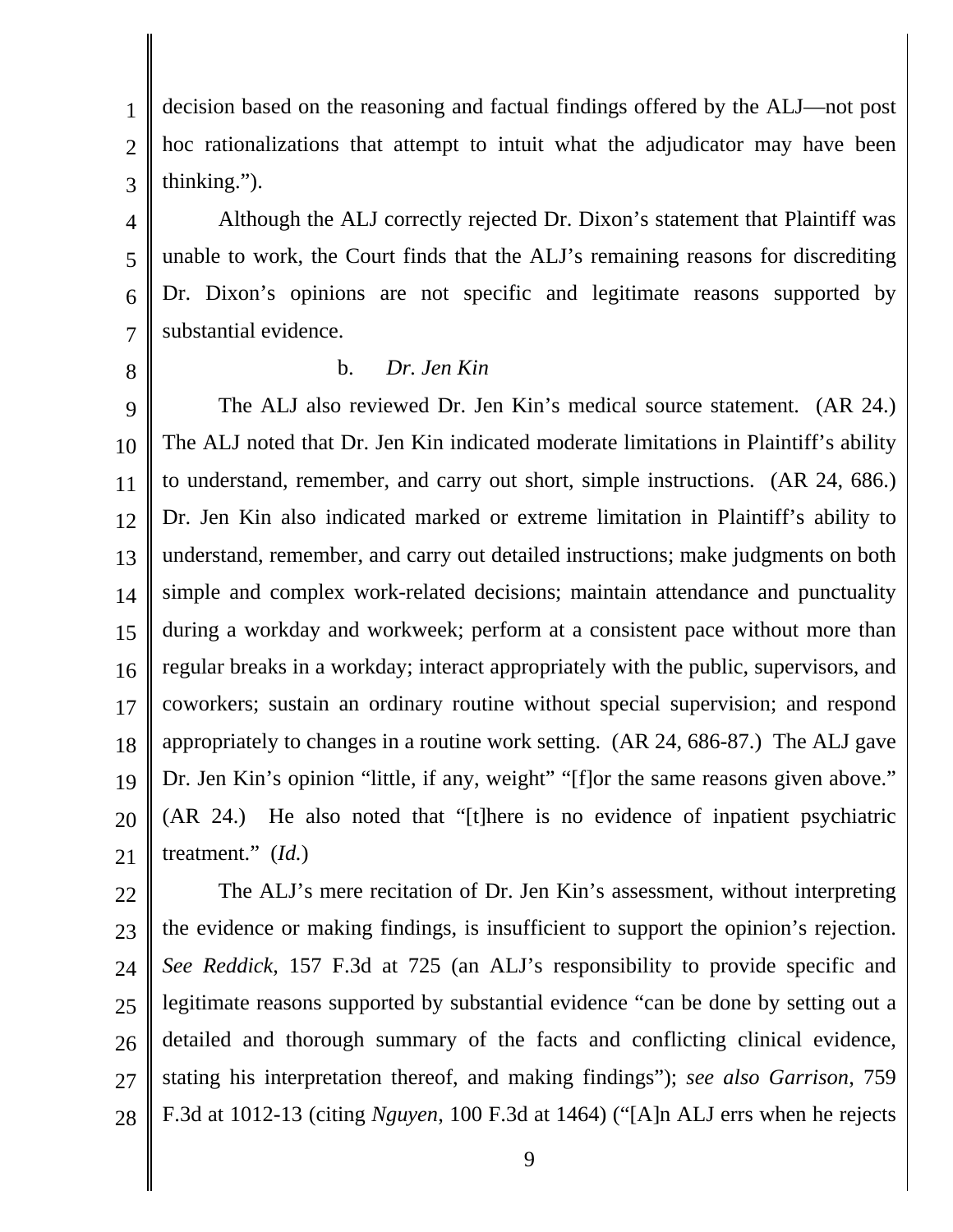1 2 3 4 5 6 7 a medical opinion or assigns it little weight while doing nothing more than ignoring it, asserting without explanation that another medical opinion is more persuasive, or criticizing it with boilerplate language that fails to offer a substantive basis for his conclusion."). Furthermore, because the Court found that the reasons for discrediting Dr. Dixon's opinions were not specific and legitimate reasons supported by substantial evidence, "the same reasons given above" must also fail here.

8 9 10 11 12 13 Because the reasons provided by the ALJ for rejecting Dr. Dixon's and Dr. Jen Kin's opinions are not specific and legitimate, supported by substantial evidence, it is unclear whether the ALJ properly considered their opinions in accordance with the appropriate legal standards. Remand is therefore warranted for the ALJ to properly evaluate the medical opinions and determine Plaintiff's mental RFC.

14

# **B. The Court Declines to Address Plaintiff's Credibility Argument**

15 16 17 18 19 20 21 22 Having found that remand is warranted, the Court declines to address Plaintiff's remaining argument that the ALJ erred in discounting the credibility of her testimony. *See Hiler v. Astrue*, 687 F.3d 1208, 1212 (9th Cir. 2012) ("Because we remand the case to the ALJ for the reasons stated, we decline to reach [plaintiff's] alternative ground for remand."); *see also Augustine ex rel. Ramirez v. Astrue*, 536 F. Supp. 2d 1147, 1153 n.7 (C.D. Cal. 2008) ("[The] Court need not address the other claims plaintiff raises, none of which would provide plaintiff with any further relief than granted, and all of which can be addressed on remand.").

23

# **C. Remand For Further Administrative Proceedings**

24 25 26 27 28 Because further administrative review could remedy the ALJ's errors, remand for further administrative proceedings, rather than an award of benefits, is warranted here. *See Brown-Hunter v. Colvin*, 806 F.3d 487, 495 (9th Cir. 2015) (remanding for an award of benefits is appropriate in rare circumstances). Before ordering remand for an award of benefits, three requirements must be met: (1) the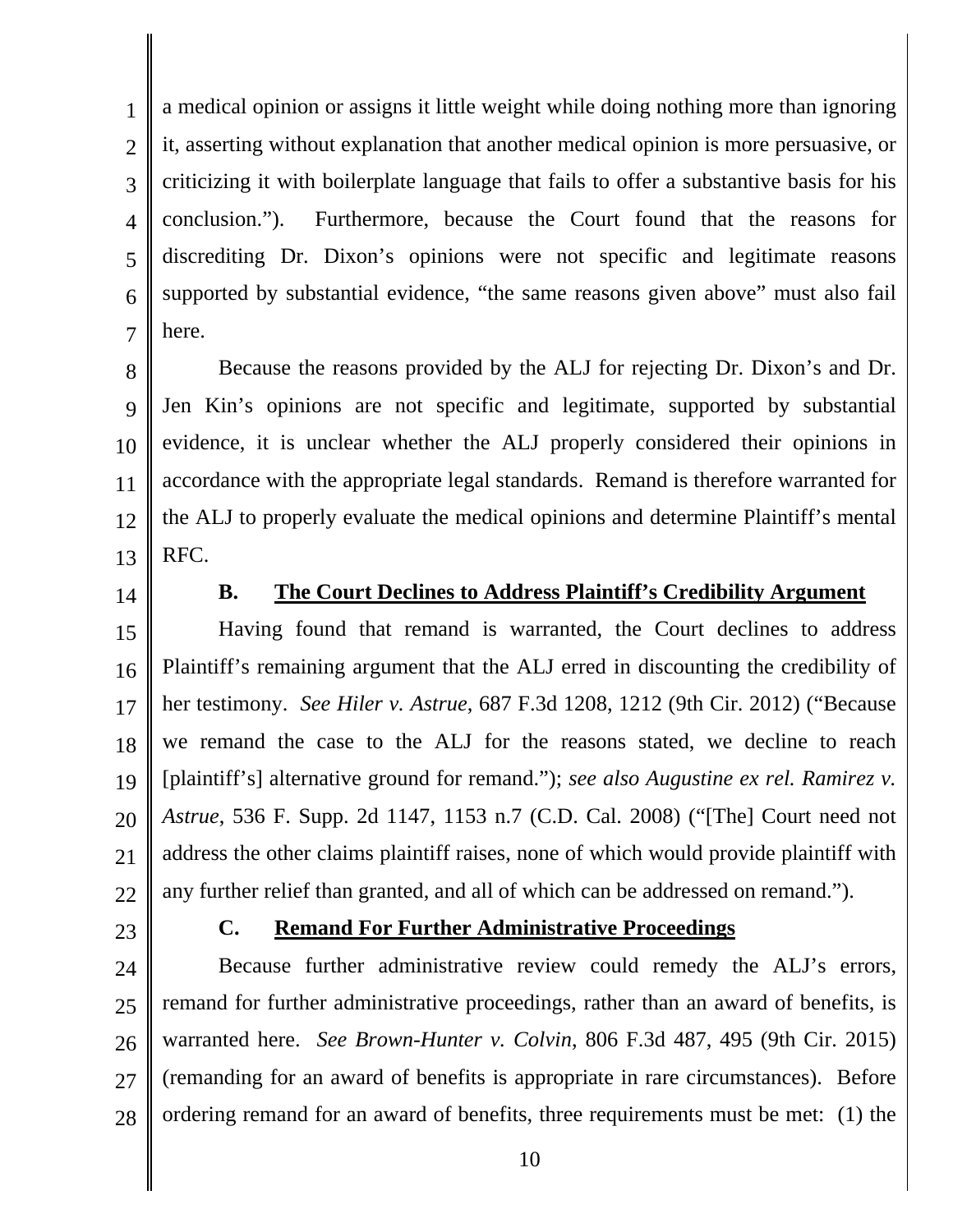1 2 3 4 5 6 7 8 9 Court must conclude that the ALJ failed to provide legally sufficient reasons for rejecting evidence; (2) the Court must conclude that the record has been fully developed and further administrative proceedings would serve no useful purpose; and (3) the Court must conclude that if the improperly discredited evidence were credited as true, the ALJ would be required to find the claimant disabled on remand. *Id.* (citations omitted). Even if all three requirements are met, the Court retains flexibility to remand for further proceedings "when the record as a whole creates serious doubt as to whether the claimant is, in fact, disabled within the meaning of the Social Security Act." *Id.* (citation omitted).

10 11 12 Here, remand for further administrative proceedings is appropriate. The Court finds that the ALJ failed to provide specific and legitimate reasons supported by substantial evidence to reject the opinions of Dr. Dixon and Dr. Jen Kin.

13 14 15 16 17 18 19 20 On remand, the ALJ shall reassess the opinions of Dr. Dixon and Dr. Jen Kin and provide legally adequate reasons for any portion of an opinion that the ALJ discounts or rejects. Further on remand, the ALJ shall reassess Plaintiff's subjective allegations in light of Social Security Ruling 16-3p—Evaluation of Symptoms in Disability Claims, 2016 WL 1119029 (S.S.A. Mar. 16, 2016), which would apply on remand. If necessary, the ALJ shall reassess Plaintiff's RFC, and then proceed through steps four and five to determine what work, if any, Plaintiff is capable of performing.

- 21 / / /
- 22 / / /
- 23 / / /
- 24
- 25
- 26
- 27
- 28